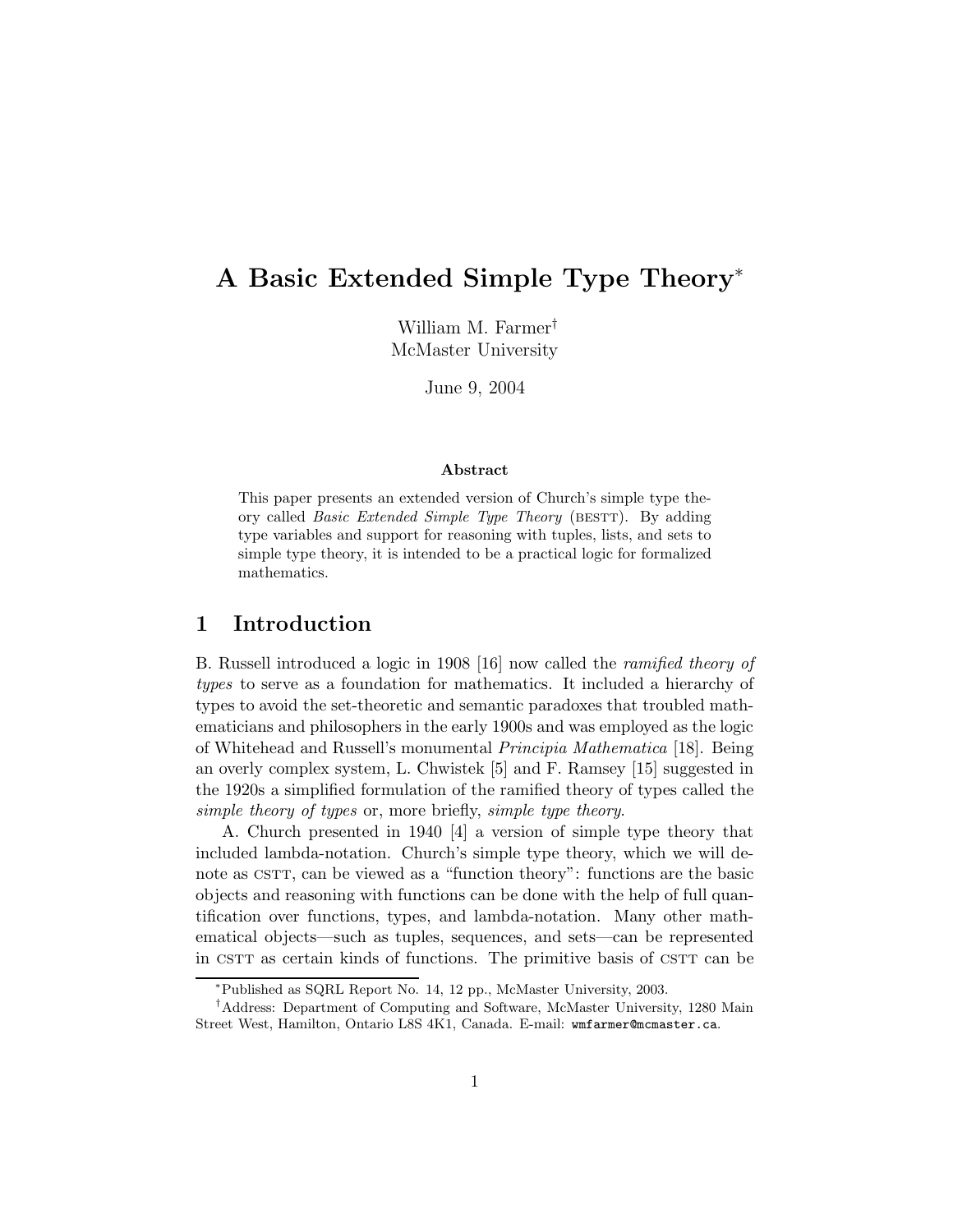made exceptionally small. The full machinery of predicate calculus can be developed in CSTT from just function application, function abstraction, and equality (first shown by L. Henkin in [11] and improved by P. Andrews in  $[1]$ ).

cstrt has been widely influential in formalized mathematics. Many people have argued (e.g., see Andrews' remarks in [2]) that  $\sigma$ g r, with its strong support for reasoning with functions, is a more practical reasoning system than traditional Zermelo-Fraenkel set theory. CSTT is the basis of the logics used in several computer theorem proving systems including hol [10], IMPS  $[8, 9]$ , Isabelle  $[14]$ , ProofPower  $[12]$ , PVS  $[13]$ , and TPS  $[3]$ .

This paper presents an extended version of CSTT called *Basic Extended* Simple Type Theory (BESTT). It adds the following facilities to CSTT:

- (1) Type variables for forming polymorphic types and expressions as in the HOL logic  $[10]$ .
- (2) New type constructors and expression constants for reasoning with tuples, lists (finite sequences), and sets.

bestt is intended to be a practical logic for formalized mathematics that can be used either informally by hand or within a mechanized mathematics system that implements it. BESTT is essentially the same as the background theory of the ml programming language [17]. Therefore, it is an ideal logic in which to write and reason about specifications of ml programs.

The paper gives a full presentation of the syntax of BESTT, but only a few remarks are made about the semantics of BESTT. The presence of type variables in BESTT makes a full presentation of the semantics both lengthy and complicated. Moreover, there are two very natural semantics for BESTT, a *traditional semantics* in which all functions are total and all terms are defined and a partial semantics in which functions may be partial and terms may be undefined (but formulas are always either true or false). We leave it as an exercise for the BESTT enthusiast to write down either the traditional or partial semantics for BESTT using previous work (see section 5) for references) as a guide.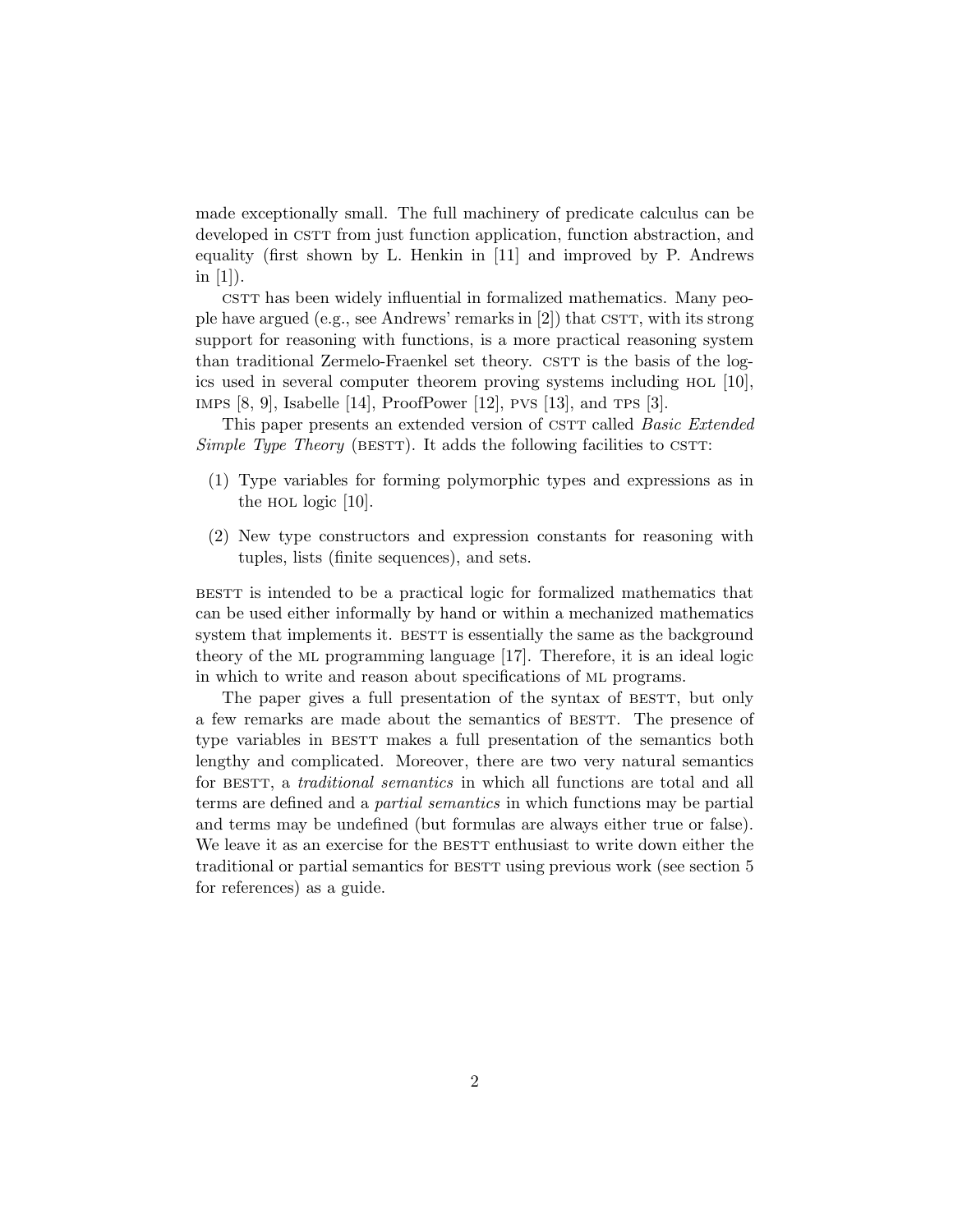# 2 Type Languages

Let  $A$  be a fixed infinite set of symbols called *type variables*. Assume  $A$  does not contain the symbol  $*$ . A type language of BESTT is a set  $\beta$  of symbols called type constants such that:

- (1) B contains one built-in type constant ∗, the type of truth values, as well as possibly other type constants.
- (2)  $\mathcal A$  and  $\mathcal B$  are disjoint.

Let  $\beta$  be a type language. A type of  $\beta$  is a string of symbols defined by the rules below. type<sub> $\mathcal{B}[\alpha]$ </sub> asserts that  $\alpha$  is a type of  $\beta$ .

T1 
$$
\frac{\alpha \in A \cup B}{\text{type}_B[\alpha]}
$$
 (Atomic type)  
\nT2  $\frac{\text{type}_B[\alpha], \text{ type}_B[\beta]}{\text{type}_B[(\alpha \to \beta)]}$  (Function type)  
\nT3  $\frac{\text{type}_B[\alpha], \text{ type}_B[\beta]}{\text{type}_B[(\alpha \times \beta)]}$  (Product type)  
\nT4  $\frac{\text{type}_B[\alpha]}{\text{type}_B[\text{list}[\alpha]]}$  (List type)  
\nT5  $\frac{\text{type}_B[\alpha]}{\text{type}_B[\text{set}[\alpha]]}$  (Set type)

Let  $\mathcal{T}_{\mathcal{B}}$  denote the set of types of  $\mathcal{B}$ . For  $\alpha, \beta \in \mathcal{T}_{\mathcal{B}}$ ,  $\alpha$  is an *instance* of  $β$  if α can be obtained from  $β$  by simultaneously substituting types of  $β$  for the type variables in  $\beta$ . Let the *kernel type language* of BESTT be the type language  $\mathcal{B}_0 = \{ * \}.$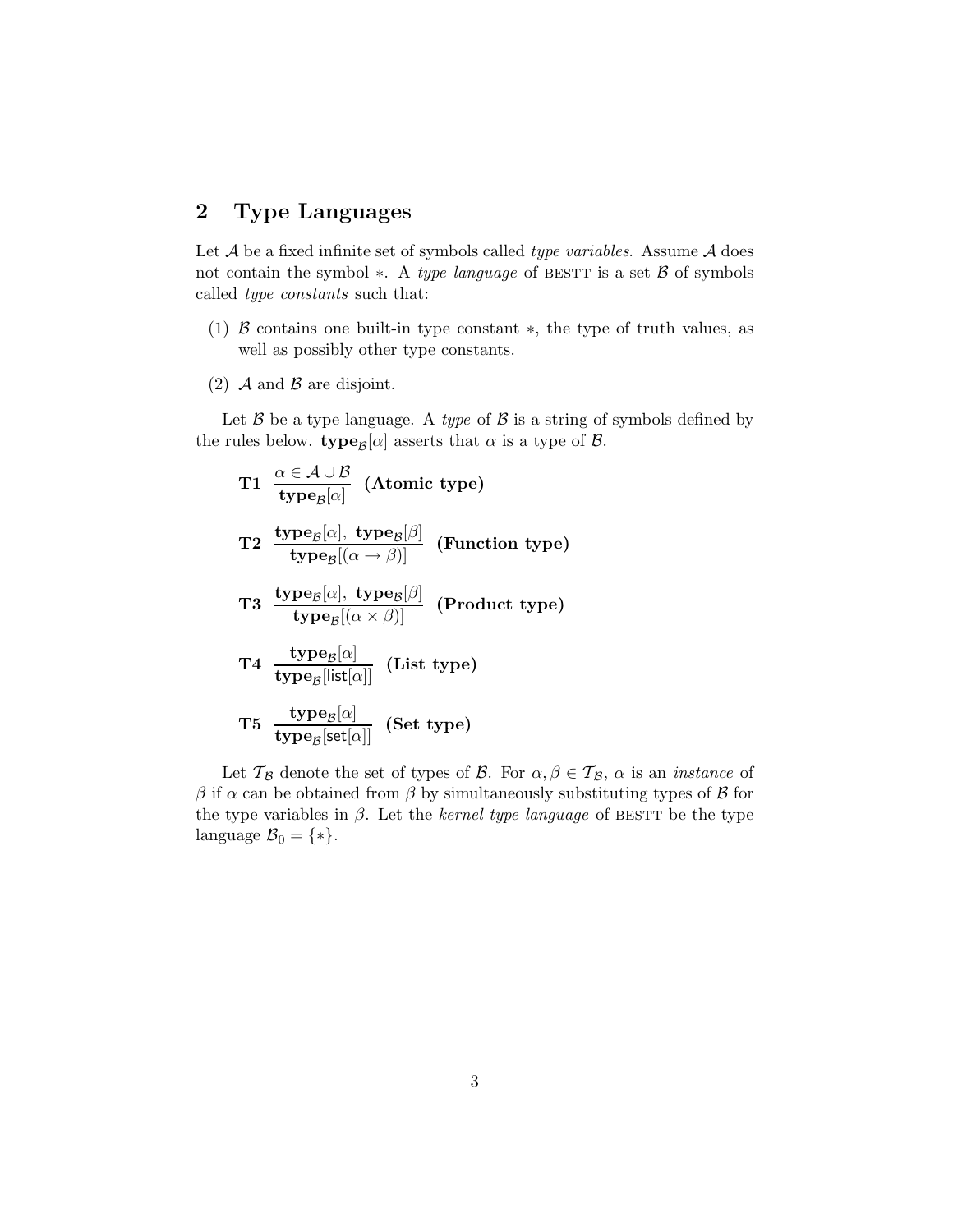| $\epsilon$ | $\tau(c)$ (Note: $\alpha, \beta \in \mathcal{A}$ .)                         |
|------------|-----------------------------------------------------------------------------|
|            | $((\alpha \times \alpha) \rightarrow *)$                                    |
| ш          | $((\alpha \rightarrow *) \rightarrow *)$                                    |
| $\iota$    | $((\alpha \rightarrow *) \rightarrow \alpha)$                               |
| mpair      | $(\alpha \rightarrow (\beta \rightarrow (\alpha \times \beta)))$            |
| fst        | $((\alpha \times \beta) \rightarrow \alpha)$                                |
| snd        | $((\alpha \times \beta) \rightarrow \beta)$                                 |
| nil        | list $[\alpha]$                                                             |
| mlist      | $((\alpha \times \mathsf{list}[\alpha]) \rightarrow \mathsf{list}[\alpha])$ |
| hd         | $(\mathsf{list}[\alpha] \to \alpha)$                                        |
| tl         | $(\mathsf{list}[\alpha] \to \mathsf{list}[\alpha])$                         |
| mset       | $((\alpha \rightarrow *) \rightarrow \mathsf{set}[\alpha])$                 |
| F          | $((\alpha \times \mathsf{set}[\alpha]) \to *)$                              |

Table 1: The Built-In Constant Symbols of a Language

## 3 Languages

Let  $V$  be a fixed infinite set of symbols called *variable symbols*. Assume  $V$ does not contain the symbols in the left column of Table 1. A language of BESTT is a tuple  $L = (\mathcal{B}, \mathcal{C}, \tau)$  such that:

- (1)  $\beta$  is a type language of BESTT.
- (2)  $\mathcal C$  is a set of symbols called the *constant symbols* of  $L$ .  $\mathcal C$  contains the built-in constant symbols given in the left column of Table 1 as well as possibly other constant symbols.<sup>1</sup>
- (3)  $V$  and  $C$  are disjoint.
- (4)  $\tau : C \to T_B$  is a total function. The definition of  $\tau$  on the built-in constant symbols is given in the right column of Table 1.

Let  $L = (\mathcal{B}, \mathcal{C}, \tau)$  be a language of BESTT. In BESTT terms and formulas are merged together and called "expressions". An expression of type  $\alpha$  of L is a string of symbols defined by the rules below.  $\exp(r_L[E,\alpha])$  asserts that E is an expression of type  $\alpha$  of L.

 $1$ mpair, mlist, and mset are short for make-pair, make-list, and make-set, respectively.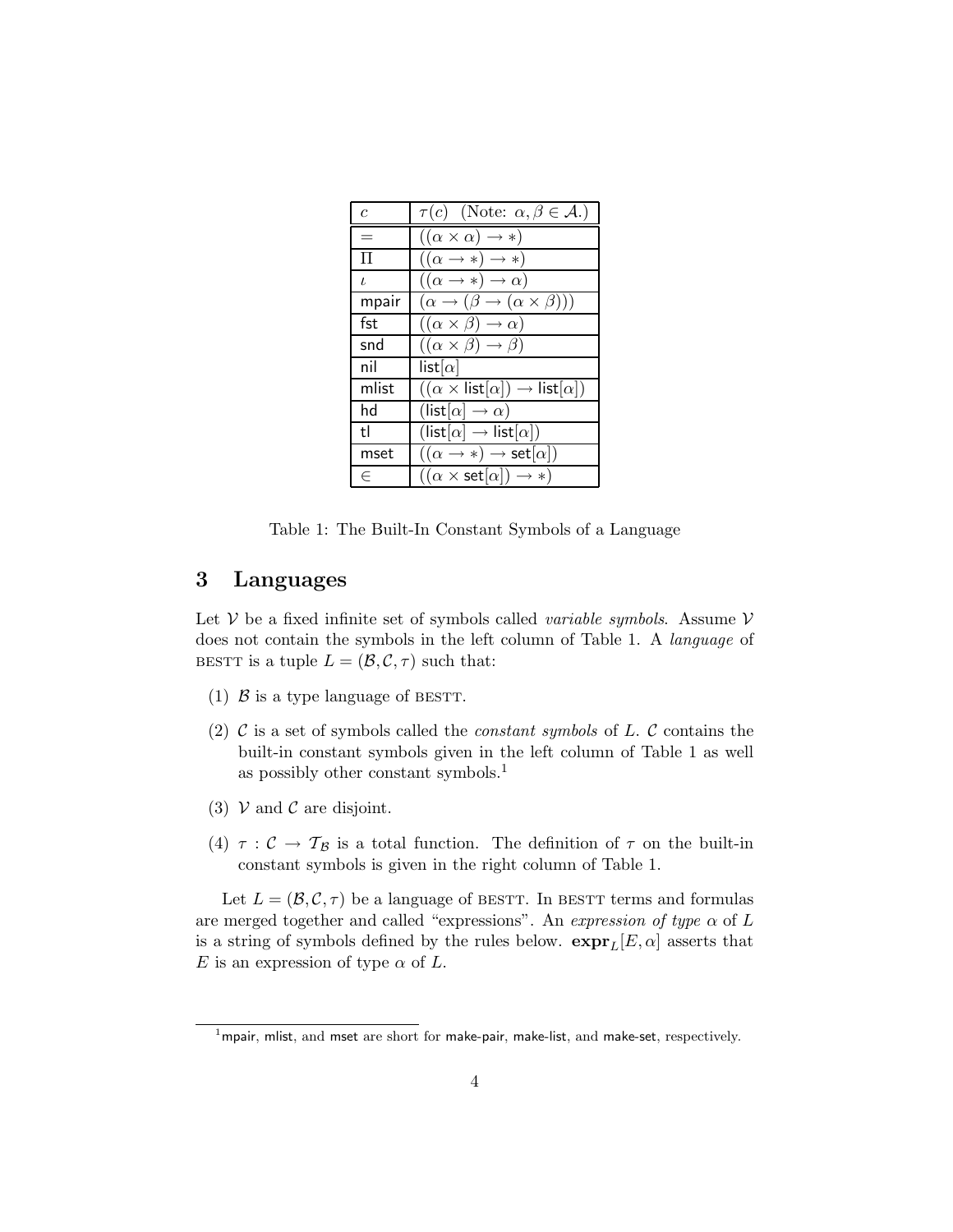\n- **E1** 
$$
\frac{x \in \mathcal{V}, \text{ type}_{\mathcal{B}}[\alpha]}{\text{expr}_L[(x:\alpha),\alpha]}
$$
 (Variable)
\n- **E2**  $\frac{c \in \mathcal{C}, \alpha \text{ is an instance of } \tau(c)}{\text{expr}_L[(c:\alpha),\alpha]}$  (Constant)
\n- **E3**  $\frac{\text{expr}_L[A,\alpha], \text{ expr}_L[F, (\alpha \rightarrow \beta)]}{\text{expr}_L[F(A),\beta]}$  (Function application)
\n- **E4**  $\frac{x \in \mathcal{V}, \text{ type}_{\mathcal{B}}[\alpha], \text{ expr}_L[B,\beta]}{\text{expr}_L[(\lambda x : \alpha \cdot B), (\alpha \rightarrow \beta)]}$  (Function abstraction)
\n

Let  $\mathcal{E}_L$  denote the set of expressions of L. By induction on the structure of expressions, for each expression  $E \in \mathcal{E}_L$ , there is a unique type  $\alpha$  such that  $\exp \mathbf{r}_L[E, \alpha]$ . A formula of L is an expression of L of type  $*$ . "Free variable", "closed", and similar notions are defined in the obvious way. A sentence is a closed formula. Let the kernel language of BESTT be the language  $L_0 = (\mathcal{B}_0, \mathcal{C}_0, \tau_0)$  of BESTT such that  $\mathcal{B}_0$  is the kernel type language of BESTT and  $C_0$  contains only the built-in constant symbols in Table 1.

In the rest of the paper, let  $L = (\mathcal{B}, \mathcal{C}, \tau)$  be a language of BESTT. Let  $\alpha$ ,  $\beta$ , etc. denote types of  $\beta$ , and let  $A_{\alpha}$ ,  $B_{\alpha}$ , etc. denote expressions of type  $\alpha$  of L.

# 4 Definitions and Abbreviations

The following definitions introduce additional notation and vocabulary:

Pair:

 $(A_\alpha, B_\beta)$ 

denotes 
$$
(\text{mpair}: \gamma)(A_{\alpha})(B_{\beta})
$$
  
where  $\gamma = (\alpha \rightarrow (\beta \rightarrow (\alpha \times \beta))).$ 

Tuple:

$$
(A^1_{\alpha_1}, \ldots, A^n_{\alpha_n})
$$
 denotes  $(A^1_{\alpha_1}, (A^2_{\alpha_2}, \ldots, A^n_{\alpha_n}))$   
where  $n \ge 3$ .

### Extended product type:

 $(\alpha_1 \times \cdots \times \alpha_n)$  denotes  $(\alpha_1 \times (\alpha_2 \times \cdots \times \alpha_n))$ where  $n \geq 3$ .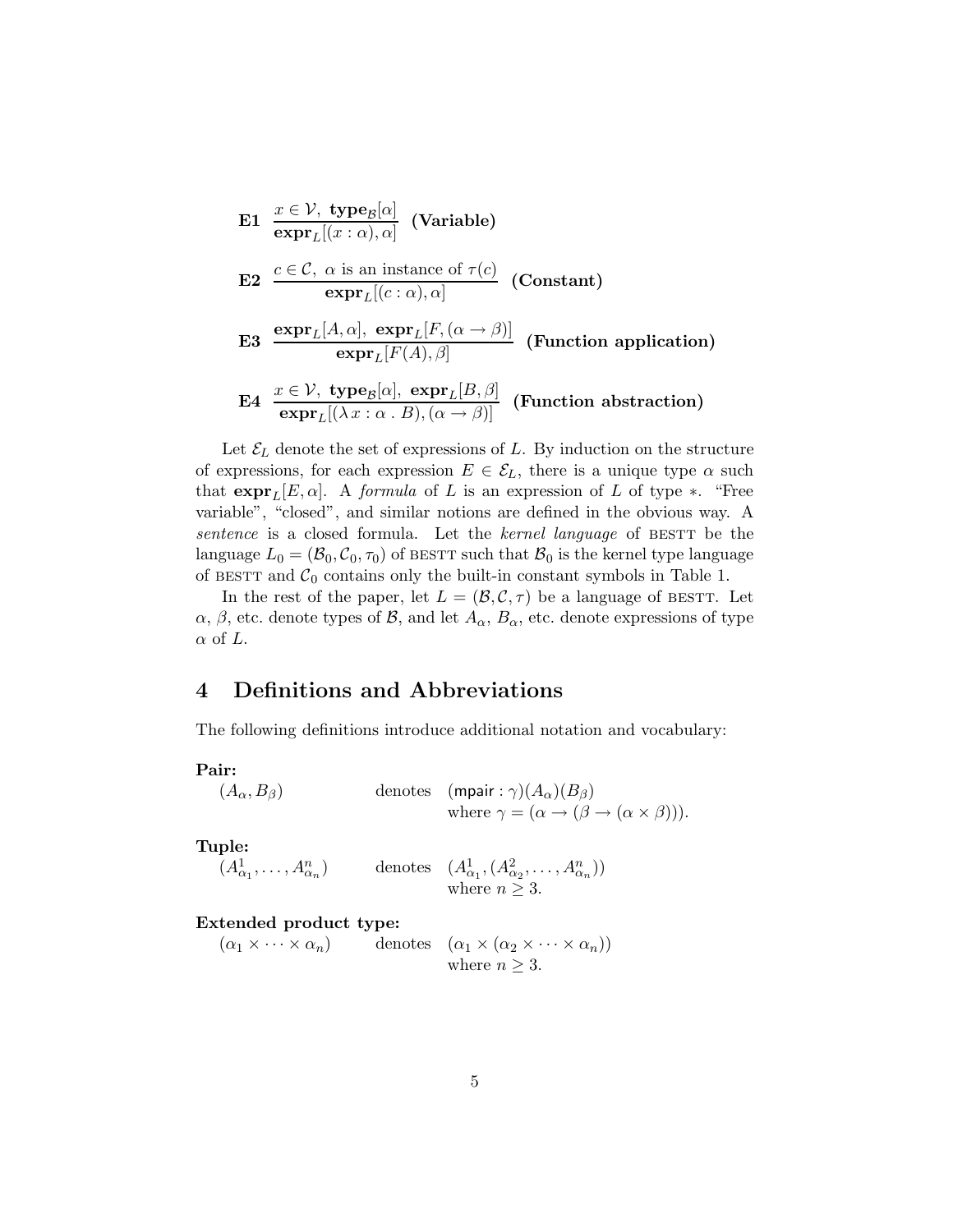Multivariate function application:

 $F_{\beta}(A^1_{\alpha_1},\ldots,A^n_{\alpha_n})$  denotes  $F_{\beta}((A^1_{\alpha_1},\ldots,A^n_{\alpha_n}))$ where  $n \geq 2$  and  $\beta = ((\alpha_1 \times \cdots \times \alpha_n) \rightarrow \gamma).$ 

| First tuple projection: |                                                                                                                  |
|-------------------------|------------------------------------------------------------------------------------------------------------------|
|                         | $\#1(A^1_{\alpha_1},\ldots,A^n_{\alpha_n})$ denotes $(\textsf{fst}:\beta)(A^1_{\alpha_1},\ldots,A^n_{\alpha_n})$ |
|                         | where $n \geq 2$ and                                                                                             |
|                         | $\beta = ((\alpha_1 \times \cdots \times \alpha_n) \rightarrow \alpha_1).$                                       |

### Higher tuple projection:

 $\#m(A^1_{\alpha_1},\ldots,A^n_{\alpha_n})$  denotes  $\#(m-1)(\textsf{snd}:\beta)(A^1_{\alpha_1},\ldots,A^n_{\alpha_n})$ 

where  $2 \leq m \leq n, n \geq 2$ , and  $\beta = ((\alpha_1 \times \cdots \times \alpha_n) \rightarrow (\alpha_2 \times \cdots \times \alpha_n)).$ 

Equality:

| $(A_{\alpha} = B_{\alpha})$ | denotes $(=:\beta)(A_{\alpha},B_{\alpha})$               |
|-----------------------------|----------------------------------------------------------|
|                             | where $\beta = ((\alpha \times \alpha) \rightarrow *)$ . |

Logical equality:

| $25.041$ equality,<br>$(A_* \Leftrightarrow B_*)$ | denotes $(A_* = B_*).$                                                        |
|---------------------------------------------------|-------------------------------------------------------------------------------|
| True:<br>Τ                                        | denotes $((\lambda x : * \ldots (x : *) ) = (\lambda x : * \ldots (x : *))).$ |
| False:<br>F                                       | denotes $((\lambda x : * \cdot \mathsf{T}) = (\lambda x : * \cdot (x : *))).$ |
| Negation:<br>$\neg A$                             | denotes $(A_* = F)$ .                                                         |
| Inequality:<br>$(A_{\alpha} \neq B_{\alpha})$     | denotes $\neg(A_{\alpha} = B_{\alpha})$ .                                     |
| Conjunction:<br>$(A_* \wedge B_*)$                | denotes $((A_*,B_*)=(\mathsf{T},\mathsf{T})).$                                |
| Disjunction:<br>$(A_* \vee B_*)$                  | denotes $\neg(\neg A_* \wedge \neg B_*)$ .                                    |
| Implication:<br>$(A_* \Rightarrow B_*)$           | denotes $(\neg A_* \vee B_*)$ .                                               |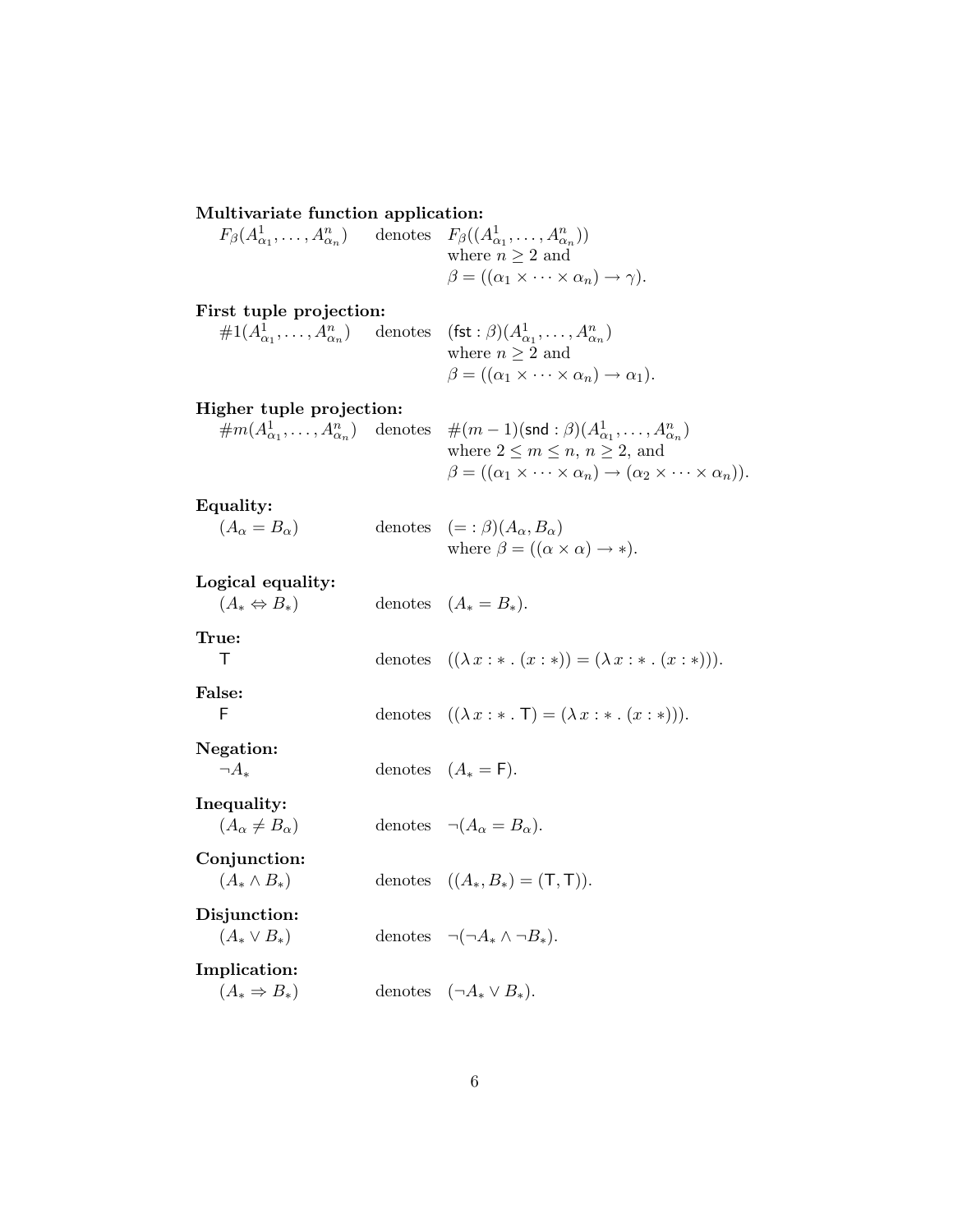Universal quantification:

 $(\forall x : \alpha \cdot A_*)$  denotes  $(\Pi : \beta)((\lambda x : \alpha \cdot A_*))$ where  $\beta = ((\alpha \rightarrow *) \rightarrow *).$ 

### Existential quantification:

 $(\exists x : \alpha \cdot A_*)$  denotes  $\neg(\forall x : \alpha \cdot \neg A_*)$ .

### Multivariate binding:

 $(\Box x_1 : \alpha_1, \ldots, x_n : \alpha_n : A_\alpha)$ 

denotes 
$$
(\Box x_1 : \alpha_1 \cdot (\Box x_2 : \alpha_2, \ldots, x_n : \alpha_n \cdot A_\alpha))
$$
  
where  $\Box \in \{\lambda, \forall, \exists\}$  and  $n \ge 2$ .

#### Definedness:

( $A_{\alpha} \downarrow$ ) denotes ( $\exists x : \alpha \cdot ((x : \alpha) = A_{\alpha})$ ) where  $(x : \alpha)$  does not occur in  $A_{\alpha}$ .

#### Undefinedness:

 $(A_{\alpha}\uparrow)$  denotes  $\neg(A_{\alpha}\downarrow).$ 

#### Equivalence:

# $(A_{\alpha} \simeq B_{\alpha})$  denotes  $(((A_{\alpha} \downarrow) \vee (B_{\alpha} \downarrow)) \Rightarrow (A_{\alpha} = B_{\alpha})).$

## Definite description:

 $(I x : \alpha \cdot A_*)$  denotes  $(\iota : \beta)((\lambda x : \alpha \cdot A_*))$ where  $\beta = ((\alpha \rightarrow *) \rightarrow \alpha)$ .

#### Conditional expression:

| $if(A_*,B_\alpha,C_\alpha)$ | denotes $(Ix : \alpha \cdot ((A^* \Rightarrow ((x : \alpha) = B_\alpha)) \wedge$ |
|-----------------------------|----------------------------------------------------------------------------------|
|                             | $(\neg A_* \Rightarrow ((x : \alpha) = C_\alpha))$ .                             |
|                             | where $(x : \alpha)$ does not occur in                                           |
|                             | $A_*, B_{\alpha}$ , or $C_{\alpha}$ .                                            |

### Canonical undefined expression:

$$
\perp_{\alpha} \qquad \qquad \text{denotes} \quad (I \, x : \alpha \, . \, ((x : \alpha) \neq (x : \alpha))).
$$
\nEmpty list:

 $\left\langle {}\right\rangle _{\alpha}$ denotes (nil : list[ $\alpha$ ]).

#### Single member list:

$$
\langle A_{\alpha} \rangle
$$
 denotes (mlist :  $\beta$ )( $A_{\alpha}$ ,  $\langle \rangle_{\alpha}$ )  
where  $\beta = ((\alpha \times \text{list}[\alpha]) \rightarrow \text{list}[\alpha]).$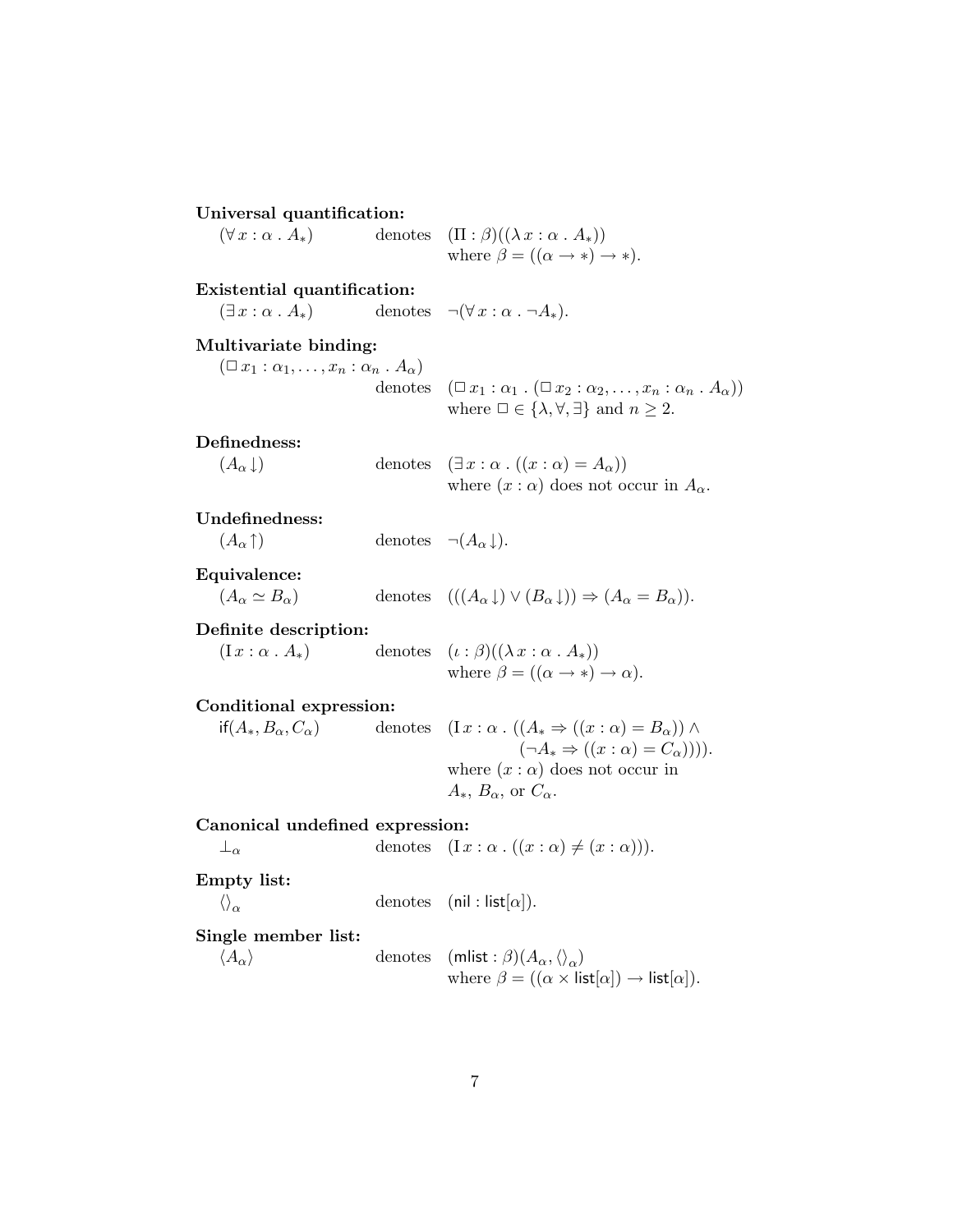| Multimember list:                                       |                                                                                                                                                                                                                         |
|---------------------------------------------------------|-------------------------------------------------------------------------------------------------------------------------------------------------------------------------------------------------------------------------|
| $\langle A^1_\alpha, \ldots, A^n_\alpha \rangle$        | denotes $(\text{mlist}: \beta)(A^1_\alpha, \langle A^2_\alpha \dots, A^n_\alpha \rangle)$<br>where $n \geq 2$ and                                                                                                       |
|                                                         | $\beta = ((\alpha \times \text{list}[\alpha]) \rightarrow \text{list}[\alpha]).$                                                                                                                                        |
| First list projection:                                  |                                                                                                                                                                                                                         |
| $L_{\alpha}[0]$                                         | denotes if $(L_{\alpha} \neq \langle \rangle_{\alpha}, (\text{hd} : \gamma)(L_{\alpha}), \perp_{\beta})$<br>where $\alpha = \text{list}[\beta]$ and $\gamma = \alpha \rightarrow \beta$ .                               |
| Higher list projection:                                 |                                                                                                                                                                                                                         |
| $L_{\alpha}[m]$                                         | denotes if $(L_{\alpha} \neq \langle \rangle_{\alpha}, (\mathsf{t} \mathsf{l} : \gamma)(L_{\alpha})[m-1], \perp_{\beta})$<br>where $0 < m$ , $\alpha = \text{list}[\beta]$ , and $\gamma = \alpha \rightarrow \alpha$ . |
| Set abstraction:                                        |                                                                                                                                                                                                                         |
| $(Sx : \alpha \cdot A_*)$                               | denotes $(mset : \beta)((\lambda x : \alpha A_*))$<br>where $\beta = ((\alpha \rightarrow *) \rightarrow \mathsf{set}[\alpha]).$                                                                                        |
| Traditional set abstraction:                            |                                                                                                                                                                                                                         |
| $\{(x:\alpha)   A_{*}\}\$ denotes $(Sx:\alpha.A_{*})$ . |                                                                                                                                                                                                                         |
| Set membership:                                         |                                                                                                                                                                                                                         |
| $(A_{\alpha} \in B_{\beta})$                            | denotes $(\in : \gamma)(A_{\alpha}, B_{\beta})$                                                                                                                                                                         |
|                                                         | where $\beta = \mathsf{set}[\alpha]$ and                                                                                                                                                                                |

The following abbreviation rules can be used to write expressions in a more compact form:

**A1** A variable  $(x : \alpha)$  occurring in the body B of  $(\Box x : \alpha \cdot B)$  where  $\Box \in \{\lambda, \forall, \exists, I, S\}$  may be written as x if there is no resulting ambiguity.

 $\gamma = ((\alpha \times \mathsf{set}[\alpha]) \to *)$ .

**A2** A variable  $(x : \alpha)$  occurring freely in an expression E may be written as  $x$  if  $\alpha$  can be determined from the rest of the expression.

**A3** A constant  $(c : \alpha)$  occurring in an expression E may be written as c if  $\alpha = \tau(c)$  and contains no type variables or if  $\alpha$  can be determined from the rest of the expression.

A4 A matching pair of parentheses in an expression may be dropped if there is no resulting ambiguity.

A5 An application

 $(c : ((\alpha \times \beta) \rightarrow \gamma))(A_{\alpha}, B_{\beta})$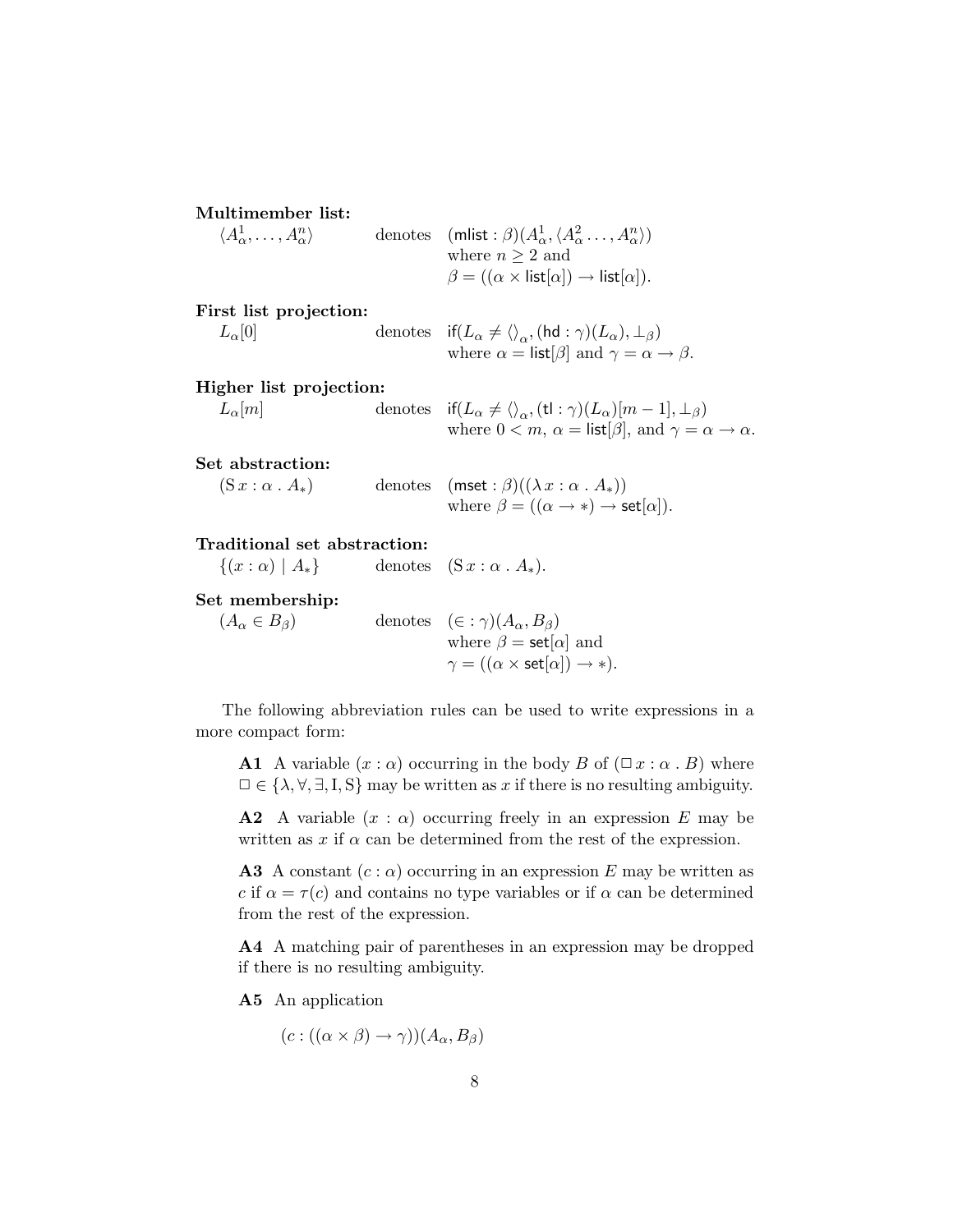will sometimes be written in infix notation as

$$
(A_{\alpha} (c: ((\alpha \times \beta) \to \gamma)) B_{\beta})
$$

or

$$
(A_{\alpha} \ c \ B_{\beta}).
$$

With the help of the definitions and abbreviation rules given in this section, expressions can usually be written in a natural and easy-to-read form. The definitions and abbreviation rules are used in the rest of the paper.

### 5 Semantics

As we mentioned in the introduction, there are two natural semantics for bestt. The traditional semantics can be directly adapted from the semantics for the hol logic given in [10]. According to the traditional semantics, every expression is defined, i.e., for every expression  $A_{\alpha}$  of  $L$ ,  $(A_{\alpha}\downarrow)$  is true in every model for L. A value of a definite description  $(I x : \alpha \cdot A_*)$  is the unique value x of type  $\alpha$  satisfying  $A_*$  if it exists and is an unspecified member of type  $\alpha$  otherwise.

The partial semantics for BESTT is based on the partial semantics for cstrt given in  $[6, 7]$ . This semantics can be straightforwardly extended to handle type variables (following the semantics in [10]) and the machinery in BESTT for tuples, lists, and sets. The definedness of expressions is determined by the following principles:

P1 (Partial functions) Expressions may denote partial functions.

P2 (Formulas) Formulas (i.e., expressions of type ∗) are always defined and denote either true or false.

P3 (Universally defined expressions) Variables, constants, function abstractions, and set abstractions are always defined.

**P4 (Predicates)** Predicates (i.e., functions of type  $\alpha \rightarrow *$ ) are always total.

**P5 (Function applications)** A function application of type  $\alpha \neq *$  is defined iff the function and argument expressions are defined, denoting f and a, respectively, and f is defined at  $a$ .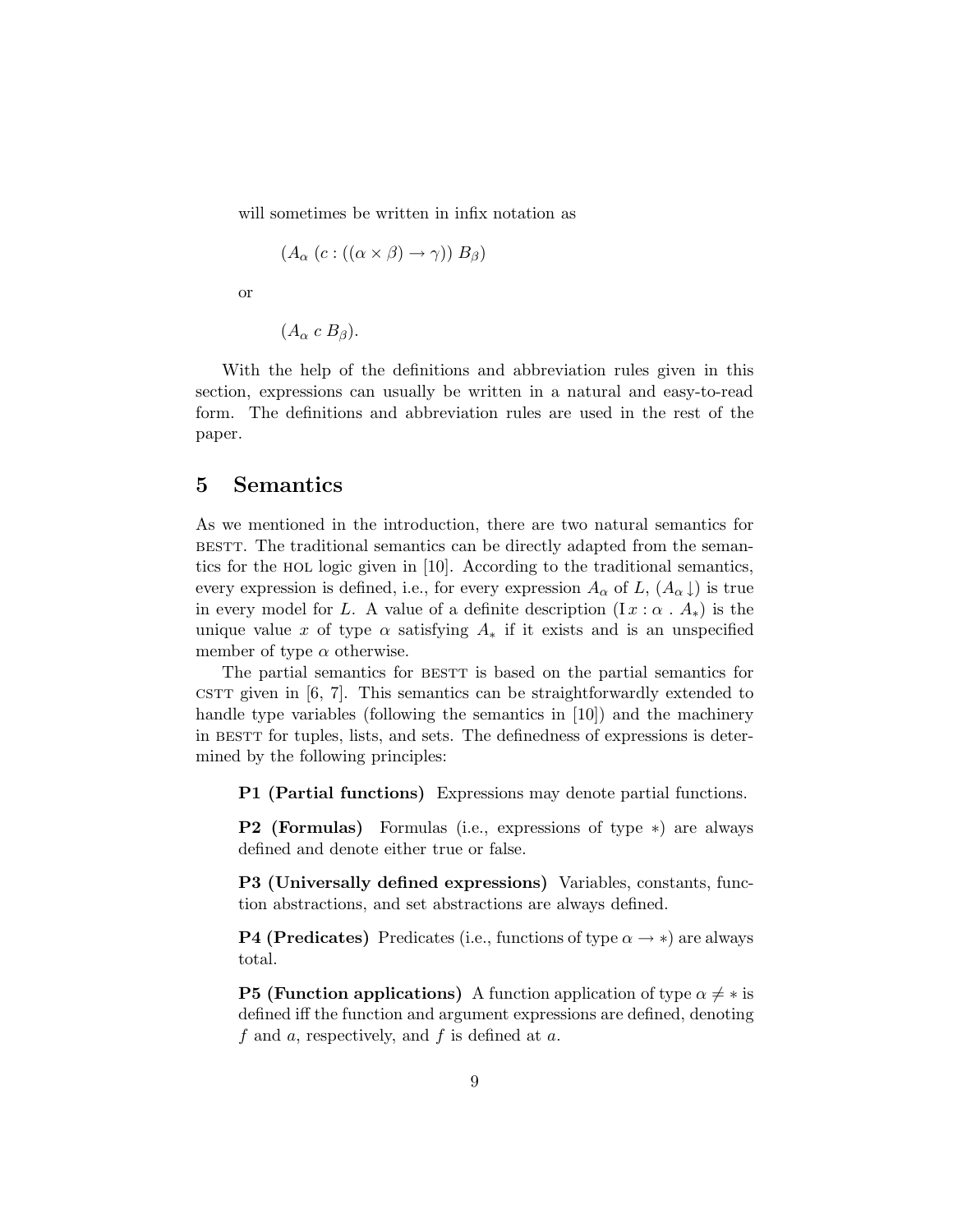P6 (Predicate applications) A predicate application (i.e., a function application of type ∗) is false if either the predicate expression or the argument expression is undefined.

P7 (Definite descriptions) The value of a definite description  $(I x : \alpha : A_*)$  where  $\alpha \neq *$  is the unique value x of type  $\alpha$  satisfying  $A_*$  if it exists and  $(I x : \alpha \cdot A_*)$  is undefined otherwise.

**P8 (Built-in constants)** Constants of the form (mpair :  $\alpha$ ), (fst :  $\alpha$ ), (snd :  $\alpha$ ), and (mlist :  $\alpha$ ) denote total functions, while (hd :  $\alpha$ ) and  $(\mathsf{t} \mathsf{I}: \alpha)$  denote functions that are defined at all values except the empty list.

### 6 Theories

A theory of BESTT is a pair  $T = (L, \Gamma)$  where L is a language of BESTT and  $\Gamma$  is a set of sentences of L called the *axioms* of T. A theory serves as a formal mathematical model or as a specification of a family of mathematical models.

A formula A of L is valid in T, written  $T \models A$ , if A is a logical consequence of Γ.

**Example 6.1 (Orders)** Let B be a type language of BESTT such that  $\beta =$  ${E} \cup \mathcal{B}_0$ , and let  $L = (\mathcal{B}, \mathcal{C}, \tau)$  be a language of BESTT such that  $\mathcal{C} =$  $\{\leq\} \cup C_0$  and  $\tau(\leq) = ((\mathbf{E} \times \mathbf{E}) \to *)$ . Then let  $T_1 = (L, \{A_1, A_2\}), T_2 =$  $(L, \{A_1, A_2, A_3\})$ , and  $T_3 = (L, \{A_1, A_2, A_3, A_4\})$  where:

- (1)  $A_1$  is  $\forall x : \mathbf{E} \cdot x \leq x$  (Reflexivity).
- (2)  $A_2$  is  $\forall x, y, z : \mathbf{E} \cdot (x \leq y \land y \leq z) \Rightarrow x \leq z$  (Transitivity).
- (3)  $A_3$  is  $\forall x, y : \mathbf{E} \cdot (x \leq y \land y \leq x) \Rightarrow x = y$  (Antisymmetry).
- (4)  $A_4$  is  $\forall x, y : \mathbf{E} \cdot x \leq y \lor y \leq x$  (Comparability).

 $T_1$ ,  $T_2$ , and  $T_3$  are theories of a preorder, partial order, and total order, respectively.  $\square$ 

**Example 6.2 (Peano arithmetic)** Let  $\beta$  be a type language of BESTT such  $\mathcal{B} = \{N\} \cup \mathcal{B}_0$ , and let  $L = (\mathcal{B}, \mathcal{C}, \tau)$  be a language of BESTT such that  $\mathcal{C} = \{0, S\} \cup \mathcal{C}_0, \tau(0) = \mathbf{N}$ , and  $\tau(S) = (\mathbf{N} \to \mathbf{N})$ . Let  $T = (L, \{A_1, A_2, A_3\})$ where: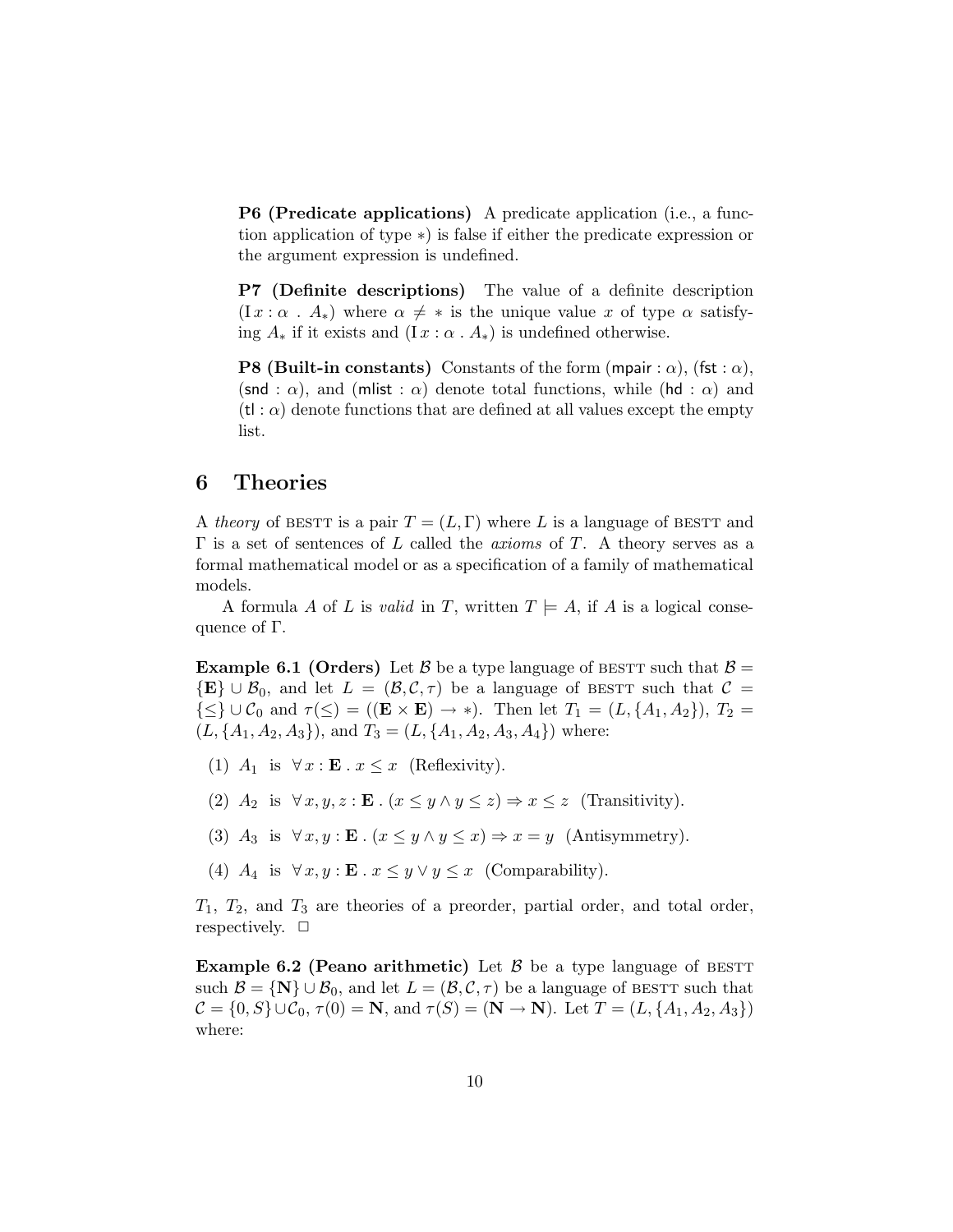- (1)  $A_1$  is  $\forall x : \mathbf{N} \cdot 0 \neq S(x)$  (0 has no predecessor).
- (2)  $A_2$  is  $\forall x, y : \mathbf{N} \cdot S(x) = S(y) \Rightarrow x = y$  (S is injective).
- $(3)$   $A_3$  is

 $\forall P : (\mathbf{N} \to *)$ .  $(P(0) \land \forall x : \mathbf{N} \cdot P(x) \Rightarrow P(S(x))) \Rightarrow \forall x : \mathbf{N} \cdot P(x)$ 

(Induction principle).

T is (second-order) Peano arithmetic, a theory that formalizes natural number arithmetic. Addition and multiplication on the natural numbers can be defined in this theory by primitive recursion.  $\Box$ 

# References

- [1] P. B. Andrews. A reduction of the axioms for the theory of propositional types. Fundamenta Mathematicae, 52:345–350, 1963.
- [2] P. B. Andrews. An Introduction to Mathematical Logic and Type Theory: To Truth through Proof, Second Edition. Kluwer, 2002.
- [3] P. B. Andrews, M. Bishop, and C. E. Brown. System description: TPS: A theorem proving system for type theory. In D. McAllester, editor, Automated Deduction—CADE-17, volume 1831 of Lecture Notes in Computer Science, pages 164–169. Springer-Verlag, 2000.
- [4] A. Church. A formulation of the simple theory of types. Journal of Symbolic Logic, 5:56–68, 1940.
- [5] L. Chwistek. Antynomje logikiformalnej. Przeglad Filozoficzny, 24:164– 171, 1921.
- [6] W. M. Farmer. A partial functions version of Church's simple theory of types. Journal of Symbolic Logic, 55:1269–91, 1990.
- [7] W. M. Farmer. Formalizing undefinedness arising in calculus. In D. Basin and M. Rusinowitch, editors, Automated Reasoning—IJCAR 2004, Lecture Notes in Computer Science. Springer-Verlag, 2004. Forthcoming.
- [8] W. M. Farmer, J. D. Guttman, and F. J. Thayer. imps: An Interactive Mathematical Proof System. Journal of Automated Reasoning, 11:213– 248, 1993.